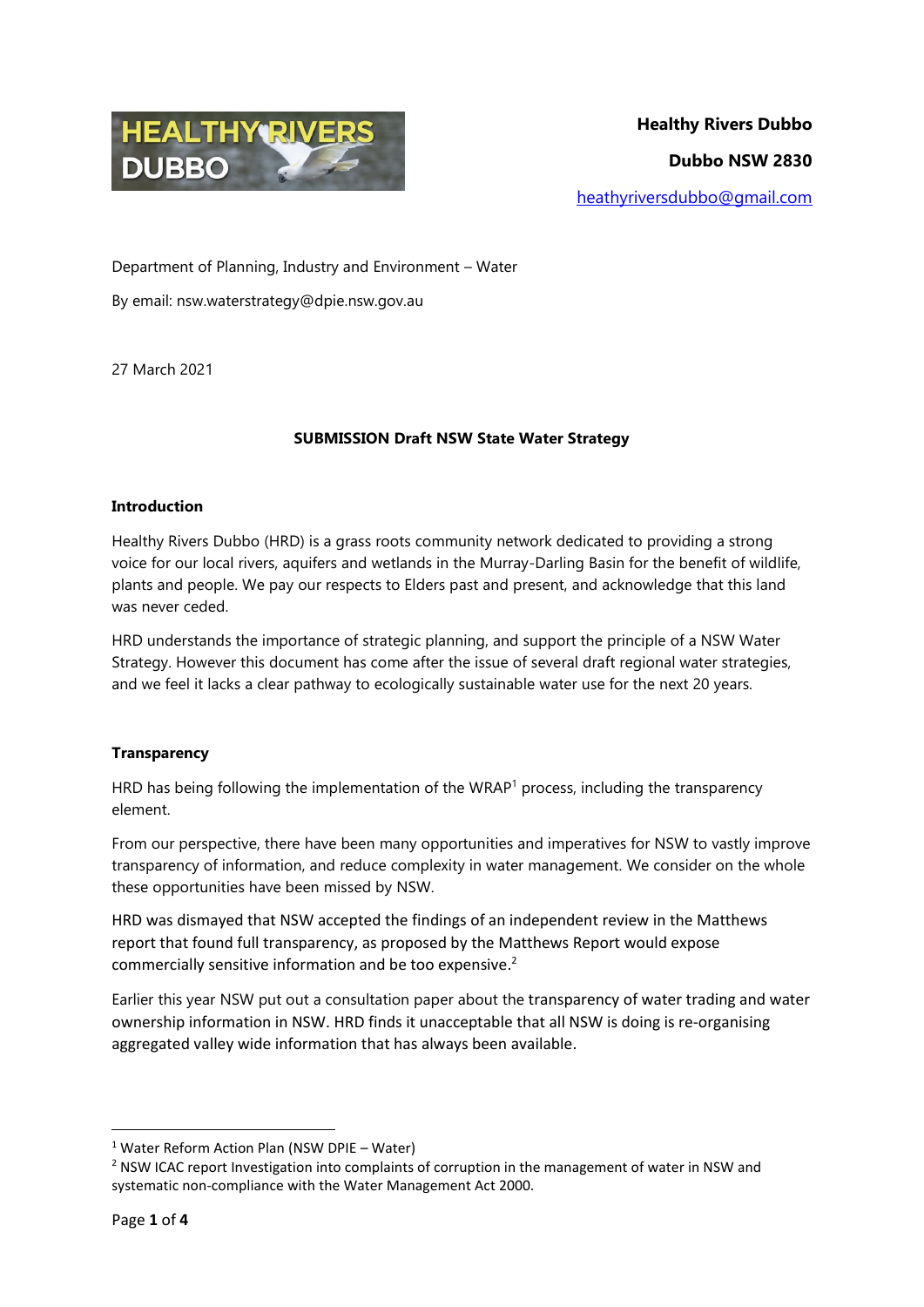If NSW was serious about transparency, there would have been immediate steps to develop a free access public water register following the Matthews Report containing the following information about every water access licence holder:

- information on the location of the license;
- clear transparency on the owner of the licence;
- site use approvals;
- real-time quantity of extraction under each licence;
- historic pumping times, dates and river level;
- trading of licences within and across valleys, and both zero-value and costed trades;
- storage capacity of all works; and
- a list of convictions against each water licence.

HRD considers NSW should immediately reassess its response to the Matthews Report instead of deferring a commitment to transparency to a 20 year strategy. We find that NSW putting transparency as priority one in the draft water strategy is un-reconcilable with recent actions.

# **Priorities of the Water Management Act 2000 (WMA)**

In December 2020 the Independent Commission against Corruption released a report into water management in NSW. 3

The report detailed a history of water agencies' ['undue focus on irrigator's interests', including more](https://www.icac.nsw.gov.au/media-centre/media-releases/2020-media-releases/icac-recommends-changes-to-government-water-management-in-nsw-after-years-of-focus-on-irrigation-industry-interests)  [than a decade of failure to give 'proper and full effect to the objects, principles and duties'](https://www.icac.nsw.gov.au/media-centre/media-releases/2020-media-releases/icac-recommends-changes-to-government-water-management-in-nsw-after-years-of-focus-on-irrigation-industry-interests) of the *Water Management Act 2000*.

HRD has followed the development of NSW Water Resource Plans, and have concluded than none of the NSW Water Sharing Plans we looked at met the obligations of the Basin Plan. Some examples that let down the WMA priorities are:

- Class A licences still operate on the Barwon, pulling out low flows.
- There are still no end of system targets in many Water Sharing Plans like the Macquarie and the Lower Darling-Baaka.
- The definition of Planned Environmental Water in several Water Sharing Plans is different to the full definition in the WMA.

Connectivity is critical for rivers of the Murray Darling Basin, especially the Darling-Baaka River. Water Sharing Plans should talk to each other, and through the inclusion of end of system targets, connectivity must be enshrined in water sharing rules.

HRD is very encouraged to see the results of the climate change forecasts that have been included in the draft Regional Water Strategies. However we are extremely concerned that climate change forecasts are not included in the modelling that determined the unit shares of floodplain harvesting entitlements in the Border Rivers, Gwydir and Macquarie Water Sharing Plan rules.

There is a legal imperative for NSW to use the best science available and make decisions about water management so that extraction is limited to ecologically sustainable levels. HRD is pleased to be a dedicated environmental stakeholder in the water management process, and is committed to working with NSW towards a future with sustainably managed waterways.

**.** 

<sup>3</sup> ibid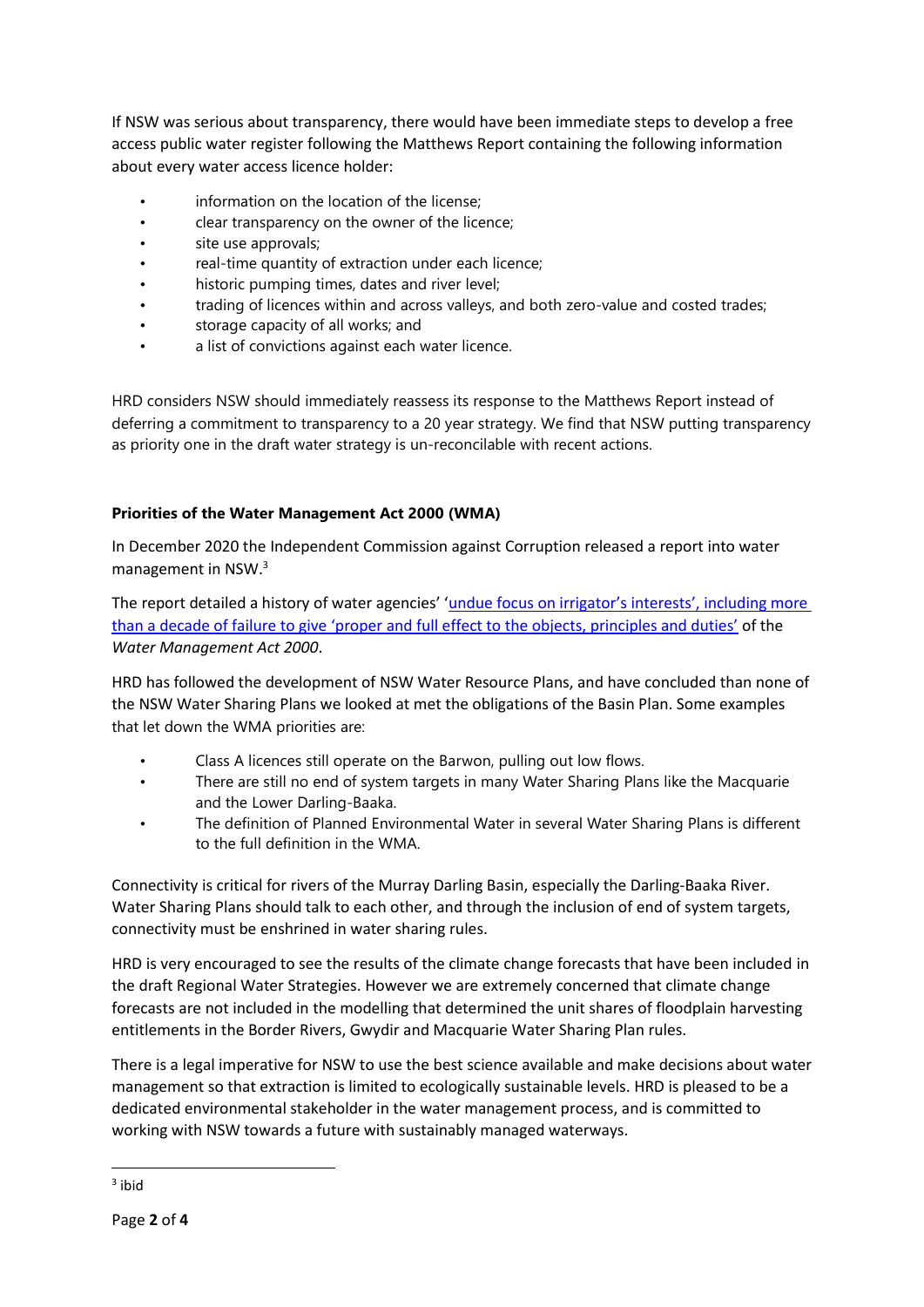### **First Nations Rights to Water**

HRD stands by the Northern Basin Aboriginal Nations and their statement:

"Federal and state water management policy, programs and projects should result in spiritual, cultural, environmental, social and economic outcomes that are equitable, sustainable and appropriate for all First Nations people."

HRD stands by the Murray Lower Darling Rivers Indigenous Nations (MLDRIN) and their statement:

"First Nations have inherent rights to use and manage waterways, in order to sustain our cultural traditions and build sustainable livelihoods for our communities.

These rights are recognised in international agreements and protocols, as well as in Australia's domestic law and policy."

We agree with MLRIN that all Australian Governments including NSW have failed on these commitments.

HRD does acknowledge the effort NSW made in consulting with First Nations groups for the draft Regional Water Strategies, and hope there are some meaningful outcomes for all parties as a result.

### **Murray Darling Basin Plan**

Most of the extraction of water from the Murray Darling Basin happens in NSW, therefore it is logical that most of the water recovery must come from NSW as well. There is no unfair burden on NSW compared to other states to recover water for the rivers when one considers the great privilege NSW industries have had extracting the lion's share of water for over 100 years.

Given that the Basin Plan began nine years ago, it is a concern to environmental stakeholders that NSW is behind by 276,000 megalitres in water recovery.

HRD does not support an extension of time beyond 2024 for the full implementation of the Basin Plan.

HRD objects to water that is extracted being referred to as 'productive water' when rivers, wetlands, aquifers and floodplains are extremely productive environments when they have enough water.

Most communities and businesses in the Murray Darling Basin are not irrigation based, and rely completely on healthy rivers, wetlands, floodplains and aquifers to survive. In the Northern Murray Darling Basin large scale irrigation has only been around since the 1980s and 1990s. Regional towns like Warren have been around a lot longer than that, and with larger agricultural job markets since highly streamlined monoculture irrigation corporations stepped in.

HRD objects NSW conflating corporate irrigation enterprises (often owned by large multi-national conglomerates) with 'our towns and communities', and asks NSW to see our Basin communities for who we really are.

There is no escaping the fact that a sustainable volume of water must be returned to the river system from irrigation. The volumes signed off on in the Basin Plan are heavily compromised and don't take climate change into consideration.